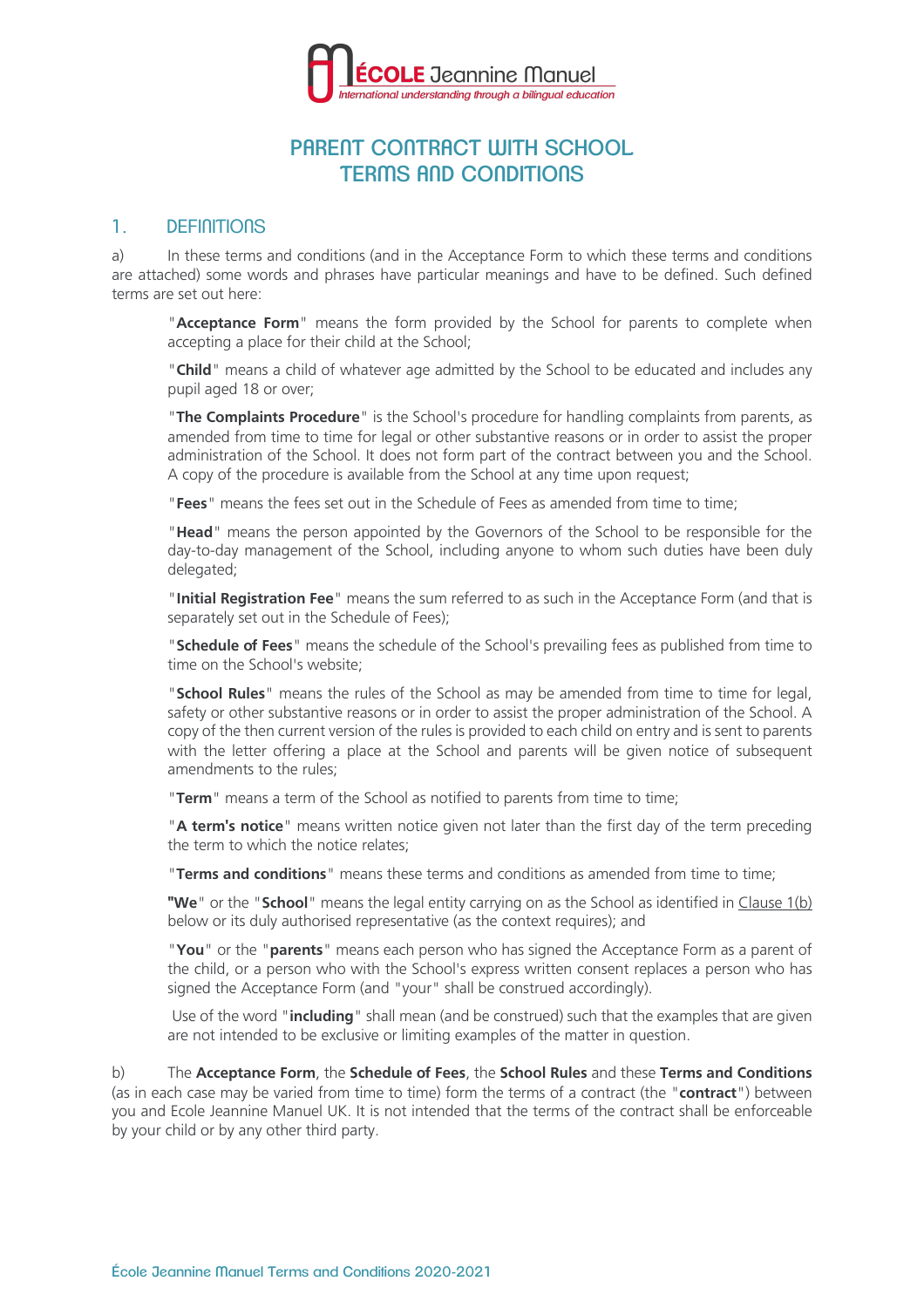

# 2. ACCEPTANCE AND INITIAL REGISTRATION FEE

a) An offer of a place for your child at the School is accepted by your submitting the duly completed Acceptance Form and paying the Initial Registration Fee.

b) The Initial Registration Fee is not refundable.

c) If you wish to withdraw your acceptance of a place after submitting the Acceptance Form and paying the Initial Registration Fee but before your child starts at the School you must give written notice to that effect prior to the first day of the term immediately preceding the term in which your child was due to start. If such notice is received by the School by that time the Initial Registration Fee will be forfeited in accordance with Clause 2(b) above but no further fees will be payable. However, if such notice is received on or after that date (or if no notice is received at all) a term's fees shall be payable and shall become due and owing to the School as a debt. The term's fees shall be charged at the rate applicable for the term immediately preceding the term when your child was due to start and you hereby acknowledge and agree that the School shall be entitled to retain the Initial Registration Fee. Where applicable, such fees shall be reduced to take account of any scholarship or bursary awarded to you.

# 3. SCHOOL FEES

a) The costs incurred in the usual course of the education of your child, as outlined in the Schedule of Fees, shall be covered by the fees unless otherwise notified by the School.

b) Any co-curricular activities (such as after-school activities and clubs, private music lessons, trips and visits) in which you agree in advance your child may participate shall be deemed to be supplemental to items met by the fees and charged for accordingly. In addition (and by way of further example), all public examination charges shall be charged as supplemental to the fees. Additional charges incurred by the School in providing for the special educational needs of your child may also be charged as supplemental to the fees.

c)

- i) Each of you who has signed the Acceptance Form is liable for the whole of the fees due and any and all supplemental charges. And, each of you remains liable to the School for the whole of the fees and supplemental charges due UNLESS AND UNTIL the School has expressly agreed in writing with each of you to look exclusively to any other person for payment of the fees and/or any supplemental charges (or any part of them).
- ii) A person who has signed the Acceptance Form may withdraw from this contract with the School by submitting a term's notice AND PROVIDED THAT they have obtained the prior written consent of both the School and the other person who has signed the Acceptance Form.
- iii) If your child has been awarded a scholarship/bursary, your liability will be for the amount of fees due after taking account of that award. An award may be withdrawn in accordance with (or by reference to) the terms upon which such award is made and/or if, in the opinion of the Head, your child's attendance, progress or behaviour no longer merits the continuation of the award, but any such withdrawal of an award will not operate so as to increase the fees due in respect of a term which has already commenced. Where it appears likely to the Head that, for academic reasons, an award may be withdrawn from your child, you shall be notified in advance. If within fourteen (14) days following the withdrawal of a scholarship or bursary your child is withdrawn from the School, no fees in lieu of notice will be payable.
- d) Each term's fees accrue separately and the fees payable in respect of each term fall due as follow:
	- § Autumn term: 1st June preceding
	- § Spring term: 1st November preceding
	- Summer term 16<sup>th</sup> March preceding

The fees will be included in an invoice sent to those persons who signed the Acceptance Form (or such other person(s) the School may have agreed separately shall pay the fees under Clause 3(c)(i) above). The fees must be paid in full by direct bank transfer net of any bank charges.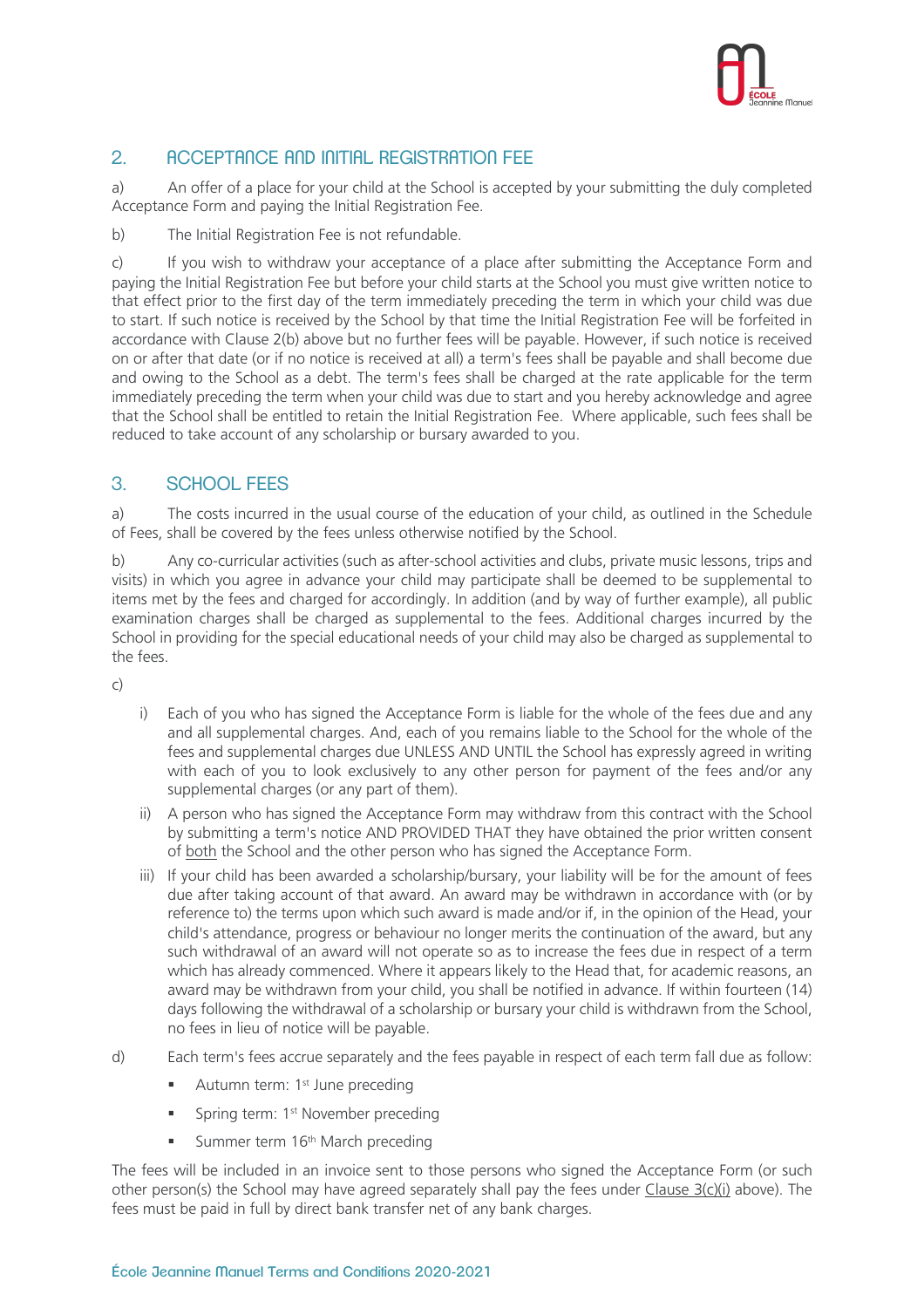

e) Any and all supplemental charges for co-curricular activities for each term (and for other charges that were agreed) will be invoiced separately and such invoice shall be sent to you upon registration for such activities. All such supplemental charges must be paid in full within two weeks of the date of invoice.

- f)
- i) We reserve the right to refuse to allow your child to attend the School or to withhold any references while fees and/or supplemental charges remain unpaid or there is a persistent default in relation to the payment of fees and/or supplemental charges.
- ii) We may make an interest charge of 3 per cent per annum above the base rate for the time being of the School's bank on any late payments. Unless otherwise notified to you in writing, this interest shall accrue on a daily basis from the due date until the date of actual payment of the overdue amount, whether before or after judgment. You must pay the School the interest together with the overdue amount.
- iii) Unless we expressly agree otherwise in writing with you, if we reasonably and properly incur any costs (including reasonable legal costs, and in any event being such costs that would be allowable by the courts if judgment was made in the School's favour) in recovering or attempting to recover fees or any supplemental charges from you (or either of you) that have not been paid in accordance with the terms of this contract, then you shall be responsible for paying such costs in addition to the fees and/or supplemental charges (as the case may be) and any interest applied to such amount(s).
- iv) You consent to our informing any other school or educational establishment to which you propose to send your child of any outstanding fees or supplemental charges.

g) The fees will be reviewed from time to time (usually annually) and may be increased by such amount as the School considers reasonable. Notice of an increase in the fees will be sent to you prior to the end of the penultimate term before the increase is to take effect.

h) Fees and any prepaid supplemental charges will not normally be reduced as a result of absence due to illness or otherwise. If your child takes study leave at home before or during public examinations, or stays at home following those examinations, no reduction of fees will be made in respect of such periods spent at home.

# 4. **NOTICE REQUIREMENTS**

a) If you wish to withdraw your child from the School (other than at the normal leaving date), you shall either give a term's notice to that effect or shall pay to the School a term's fees in lieu of notice, at such rate as would have been charged for the final term of provision if a term's notice had been given.

b) In cases under (a) above, the appropriate sum in lieu of notice will become due and owing to the School as a debt on the first day of the term which would have been the final term of provision if a term's notice had been given.

c) The School's affairs are organised on a termly basis and it is not possible for you to reduce the amount of fees or supplemental charges due or to obtain a refund of fees or supplemental charges by withdrawing your child or by your child's ceasing to participate in an activity part-way through a term.

# 5. SCHOOL RULES

a) It is a condition of remaining at the School that your child complies with the School Rules. In addition, you undertake to ensure that your child attends School punctually and that your child conforms to such rules of appearance, dress and behaviour as may be issued by the School from time to time (if not already included within the School Rules).

b) The School may undertake drugs testing of pupils in accordance with its drugs policy as set out in the School Rules. The drugs policy has been adopted with the aim of safeguarding the health and safety of all pupils.

c) The School reserves the right, subject to applicable data protection legislation, to monitor your child's email communication and internet use for the purpose of ensuring compliance with the School Rules.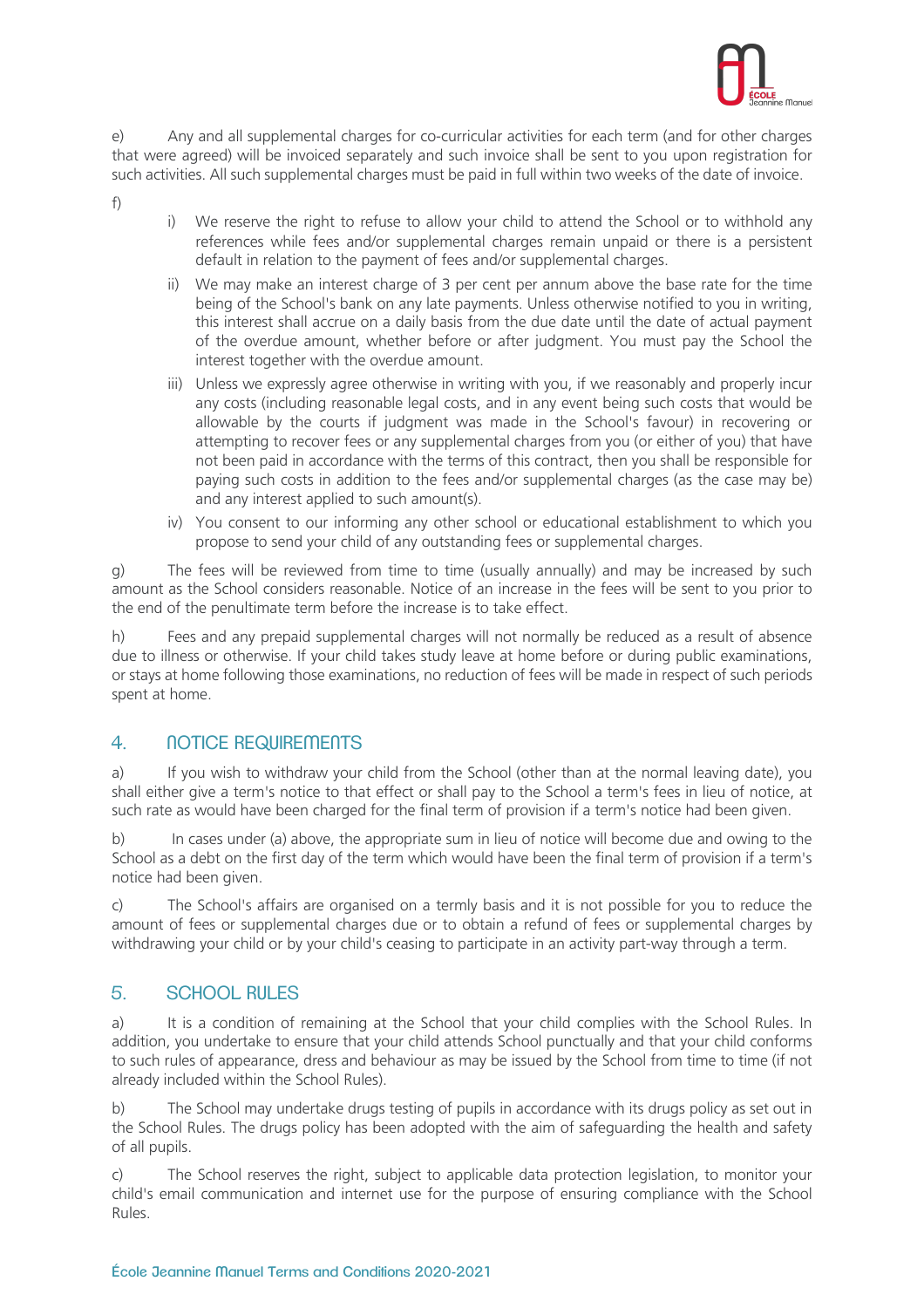

#### 6. DISCIPLINARY PROCEDURES

a) The Head may in his or her discretion suspend or, in serious or persistent cases, expel your child from the School if the Head reasonably considers that your child's conduct or behaviour (including behaviour or conduct outside school) is unsatisfactory and the suspension or exclusion is in the School's best interests or those of your child or other children.

b) The Head may in his or her discretion require you to remove your child from the School if the Head reasonably considers that:

- i) your behaviour or conduct (or the behaviour or conduct of one of you): is unreasonable; and/or adversely affects (or is likely to adversely affect) your child's or other children's progress at the School, or the well-being of School staff; and/or brings (or is likely to bring) the School into disrepute; and/or is not in accordance with your obligations under this contract; or
- ii) your child's attendance or progress is unsatisfactory and, in the reasonable opinion of the Head, the removal is in the best interest of your child or other children.

c) Should the Head exercise his or her right under either Clause 6(a) or Clause 6(b)(i) above you will not be entitled to any refund or remission of fees or supplemental charges due (whether paid or payable) and, in such instances pursuant to those Clauses where your child is expelled or you are required to remove your child from the School, the Initial Registration Fee will be forfeited. If your child is expelled from the School fees in lieu of notice will not be payable and any prepaid fees and/or supplemental charges for the period after the expulsion will be refunded. If you are required to remove your child from the School as a result of the Head exercising his or her discretion under Clause 6(b)(ii) then fees in lieu of notice will not be payable and any prepaid fees and/or supplemental charges for the period after the removal will be refunded.

d) The School Rules set out examples of offences likely to be punishable by suspension or expulsion. These examples are not exhaustive and the Head may decide that suspension or expulsion for a lesser offence is justified where there has been previous misbehaviour. All aspects of the pupil's record at the School may be taken into account.

e) You acknowledge that any review of serious disciplinary matters or decisions taken by the School and/or Head under this Clause 6 shall be governed by the Complaints Procedure.

# 7. THE SCHOOL'S OBLIGATIONS

a) Subject to these terms and conditions, the School undertakes to accept your child as a pupil of the School from the time of joining the School until the end of his or her secondary schooling.

b) While your child remains a pupil of the School, we undertake to exercise reasonable skill and care in respect of his or her education and welfare. This obligation will apply during school hours and at other times when your child is permitted to be on School premises or is participating in activities organised by the School.

c) In accordance with the law, we will not subject your child to corporal punishment. We will not subject your child to physical contact except where such contact may be deemed appropriate, including in order to avert an immediate danger of personal injury to, or an immediate danger to the property of, a person (including your child). Unless you notify us to the contrary, you consent to your child participating, under proper supervision, in contact sports and in other normal sports and activities which may entail some risk of physical injury.

d) If your child requires urgent medical attention while under the School's care, we will if practicable attempt to obtain your prior consent. However, should we be unable to contact you we shall be authorised to make the decision on your behalf should consent be required for urgent treatment recommended by a doctor (including anaesthetic or operation, or blood transfusion (unless you have previously notified us you object to blood transfusions)).

e) From time to time it may be necessary to make changes to any aspects of the School, including the curriculum or the manner of providing education for your child (including by providing such education remotely (whilst your child remains at home, for example, where the School is required to close the School premises)), and we reserve the right to do so. For this reason, please notify the School if there is anything of particular concern to you.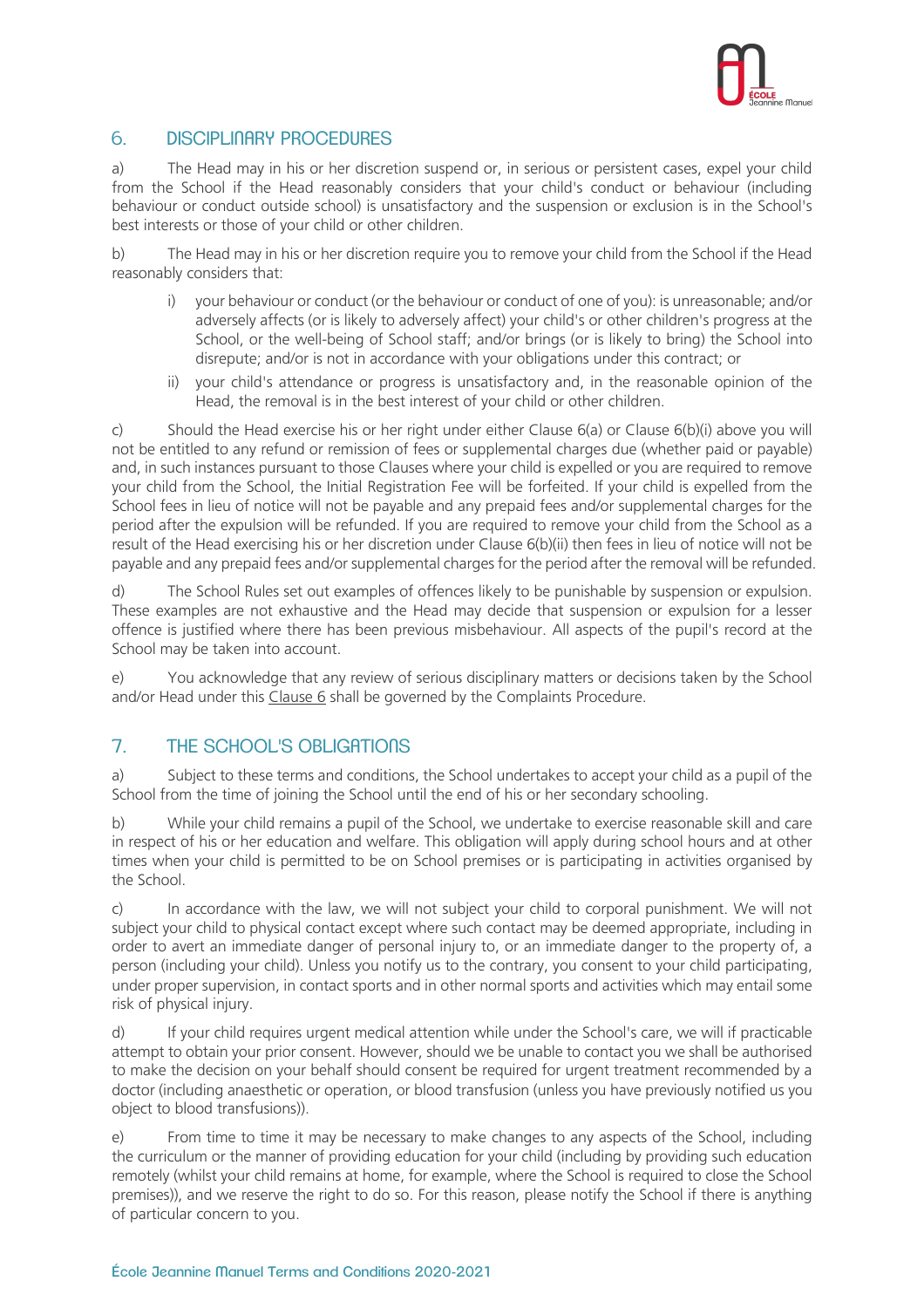

f) We shall monitor your child's progress at the School and produce regular written reports. We shall advise you if we have any concern about your child's progress but we do not undertake to diagnose dyslexia or other specific conditions. A formal assessment can be arranged either by you or by the School at your expense. You may be asked to withdraw your child without being charged fees in lieu of notice if in the opinion of the Head the School cannot provide adequately for your child's special educational needs.

g) In order to fulfil our obligations, we, the Head and School staff need your co-operation, including in particular by you fulfilling your own obligations under this contract.

#### 8. THE PARENTS' OBLIGATIONS

a) In addition to your other obligations included elsewhere in these terms and conditions (including in the remainder of this Clause 8), you undertake to co-operate with the School and School staff in good faith, and including in particular by:

- i) maintaining a constructive relationship with School staff (including in instances where the School is exercising its rights and performing its obligations under this contract);
- ii) encouraging your child in his or her studies, and giving appropriate support at home;
- iii) keeping the School up-to-date and informed of matters which affect (or may affect) your child (including circumstances which arise at any time that affect (or may affect) your ability to pay the fees and supplemental charges for your child) and ensure that all details or other information notified or otherwise disclosed to the School about you and/or your child are accurate, truthful and not misleading and that relevant details and information (or changes to it) are not withheld;
- iv) providing cooperation and assistance to the School so that your child can participate and benefit from the School's provision of education (including where the School may wish/need to provide such education remotely); and
- v) attending meetings and otherwise keeping in touch with the School where your child's interests so require.

b) It is a condition of your child's joining the School that you complete and submit to the School a medical questionnaire in respect of your child. You undertake to inform the School (and provide, whether upon further request by the School or otherwise, any reports or other materials relevant to the same) of any health or medical condition, special educational need(s), disability or allergy that your child has or subsequently develops, whether long-term or short-term, including any infections. If the School so requires due to a health risk either presented by your child to others or presented to your child by others or by reason of a virus, pandemic, epidemic or other health risk, you undertake to keep your child at home and not permit him/her to return to the School until such time as the health risk has been averted. Where it is considered appropriate in such circumstances we shall endeavour to continue providing education to your child remotely during such period (including, for example, by sending you/your child work assignments electronically or by post).

c) You undertake to inform the School of any situations where special arrangements may be needed in relation to your child. You also undertake to inform the School if, at any time prior to or during your child's time at the School, a court order is put in place or an undertaking is given to a court in respect of (or that somehow relates to) your child's attendance at the School (including its premises) and/or the School's provision of education to your child, including any which may deal with or impact upon in any way: (i) your child's living and/or contact arrangements; (ii) your child's education, welfare and/or upbringing; and/or (iii) the payment of fees and/or supplemental charges. In any such circumstances you shall (whether upon request or otherwise) promptly provide the School with copies of the relevant court order(s) or undertaking(s) (or the relevant parts thereof).

d) You (and each of you as the holders of parental responsibility for your child) acknowledge and agree that, prior to and during your child's time at the School, the School is entitled to assume that you have consulted with each other so far as decisions regarding your child are concerned. Accordingly, subject only to Clause 8(e) below, you (and each of you) accept that the School is entitled to treat:

- i) any instruction, authority, request or prohibition received from one of you as having been given on behalf of both of you; and
- ii) any communication from the School to one of you as having been given to both of you.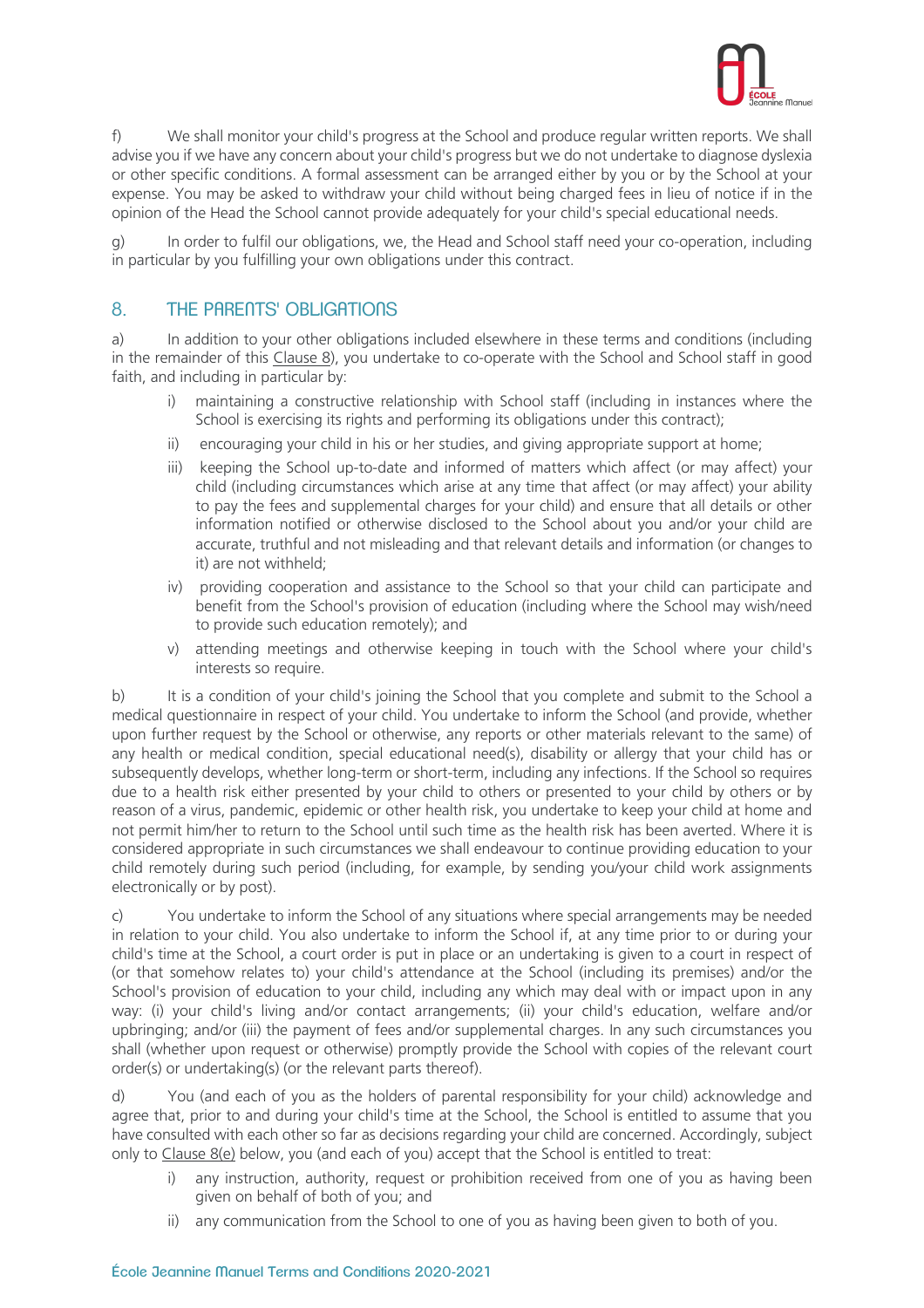

e) A notice of withdrawal of your child served under this contract (i.e. under any of Clauses 2(c), 3(c)(iii), or 4(a) must be in writing and signed by each of you as the holders of parental responsibility for your child (and the School shall be entitled not to accept such notice unless and until all holders of parental responsibility for the child have signed such notice).

f) The Head must be informed in writing of any reason for your child's absence from School. Wherever possible the School's prior consent should be sought for absence from the School.

g) We cannot accept any responsibility for the welfare of your child while off the School premises unless he or she is taking part in a school activity or otherwise under the supervision of a member of the School staff.

h) If you have cause for concern as to a matter of safety, care, discipline or progress of your child you must inform the School without delay. Complaints should be made in accordance with the School's Complaints Procedure.

#### 9. INSURANCE

a) The School does not accept responsibility for accidental injury or loss of property. The School undertakes to maintain those insurances which are required by law.

b) Students are responsible for the security and safe use of all personal property and they or their parents are responsible for ensuring that all such property is clearly marked with the owner's name.

c) You must make your own insurance arrangements if you require cover for your child's person or property while at School or on the way to or from School or on any School sponsored activity away from the School. The School is not the agent of the parents for any purposes related to insurance.

#### 10. REFERENCES, CONFIDENTIALITY AND DATA PROTECTION

a) The School may supply information and a reference in respect of your child to any educational institution which you propose your child may attend. Any reference supplied by us shall be confidential. We will take care to ensure that all information that is supplied relating to your child is accurate and any opinion given on his/her ability, aptitude for certain courses and character is fair. However, we cannot be liable for any loss you are or your child is alleged to have suffered resulting from opinions reasonably given, or correct statements of fact contained, in any reference or report given by us.

b) The School may make use of information relating to your child (including photographs and video recordings), and (where appropriate) relating to you, whilst your child is at the School and after he or she has left for the purposes of:

- i) Managing relationships between the School and current pupils/parents;
- ii) Promoting the School to prospective pupils/parents;
- iii) Publicising the School's activities; and
- iv) Communicating with the school community and the body of former pupils.

In respect of (ii), (iii) and (iv), this includes use of such information by the School in/on the School's prospectus (in whatever format or medium), the School's website(s) and (where appropriate) the School's social media channels. Should you not wish for your child's image to be used in such publications, you will be required to express this by contacting the School's Data Protection Officer at [dpo@jmanuel.uk.net](mailto:dpo@jmanuel.uk.net).

- c) You undertake to:
	- i) Confirm (or update, if necessary), when requested, such information (and/or documentary materials) about (or relating to) you and/or your child that is held by the School; and
	- ii) In any event, inform the School of any change to you or your child's circumstances (including, where applicable, in connection with your child's entitlement to enter, reside and/or study in the United Kingdom), or to information about (or relating to) you or your child that has previously been notified to the School, including relevant contact details.

b) You acknowledge and agree that those persons who have parental responsibility for your child are entitled to receive relevant information about the child from the School (including school reports, correspondence and other materials relating to his or her progress, development and/or education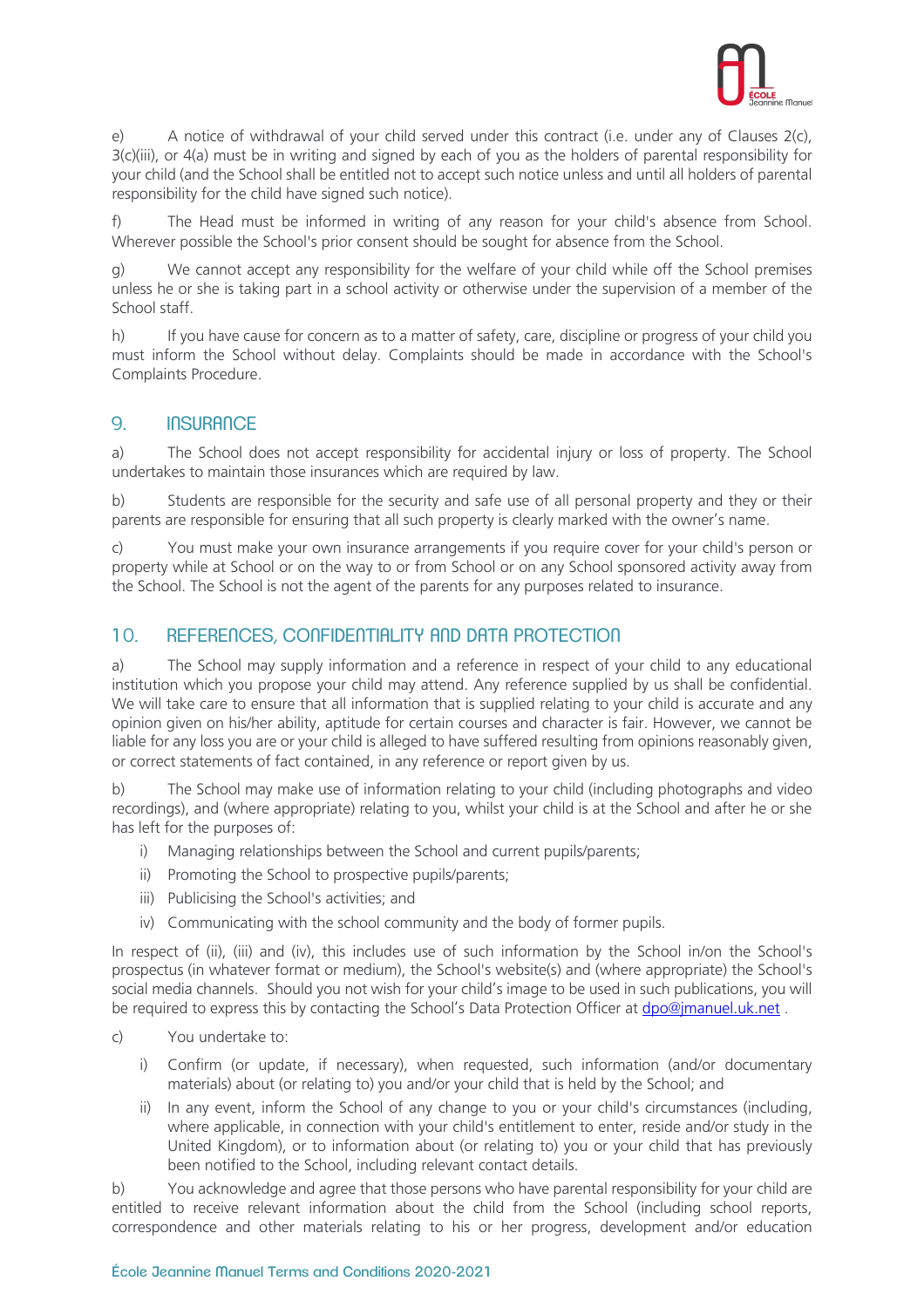

generally). The School shall therefore disclose such information as a matter of routine to such persons UNLESS the School is restricted from doing so by a court order (or similar direction) or by any other legal requirement or obligation (for example, under the Data Protection Act 1998).

c) The School will process personal data about you and your child in accordance with the EU General Data Protection Regulation 2018.

d) The School may process this personal data as set out in this clause, and in the School's Data Protection Policy which is available on the School's website as may be amended from time to time; Collecting and using your information in this way is lawful because:

- i) The processing is necessary for the performance of a legal obligation to which the School is subject, for example our legal duty to safeguard pupils;
- ii) The processing is necessary for the performance of the parent contract. For example, we need your name and contact details so that we can keep you updated on your child's progress at the School;
- iii) The processing is necessary for the purposes of the legitimate interests. Specifically, the School has a legitimate interest in providing educational services to your child and to other children, and safeguarding and promoting the welfare of your child;
- iv) The processing is necessary for the performance of our education function which is a function in the public interest.

Parents and pupils will receive a Privacy Notice detailing the data we process, and the reasons for which we require this information.

#### **Your rights**

As per the Privacy Notice, and the School's Data Protection Policy, you have the right to:

- Ask for access to your personal information;
- **•** Ask for rectification of the information we hold about you;
- Ask for the erasure of information about you;
- Ask for our processing of your personal information to be restricted;
- Data portability;
- Object to us processing your information.

Any questions regarding the processing of personal data should be directed to the School's Data Protection Officer.

#### 11. **INTELLECTUAL PROPERTY RIGHTS**

We shall recognise any intellectual property rights vested in your child.

#### 12. CHANGES IN OWNERSHIP ETC.

For the purposes of constitutional changes to the School or amalgamation we reserve the right to transfer the undertaking of the School to any other natural or legal person, and to assign the benefit of this contract in connection with any such transfer, and/or to amalgamate the School with any other educational institution.

#### 13. CANCELLATION

a) The School shall be entitled to cancel this contract by notice in writing without prejudice to its other remedies and without any obligation to return any deposit or fees paid to you if you are in material breach of any of your obligations under this contract or any similar agreement with the School (including for the avoidance of doubt persistent late or non-payment of fees and/or supplemental charges) and have not (in the case of a breach which is capable of remedy) remedied the same within fourteen (14) days of a notice from the School requiring it to be remedied.

For the purposes of illustration only (and without limitation), the following circumstances would typify what the School is likely to regard as a material breach entitling it to terminate this contract:

i) Failure to pay any fees or supplemental charges on time on more than one occasion;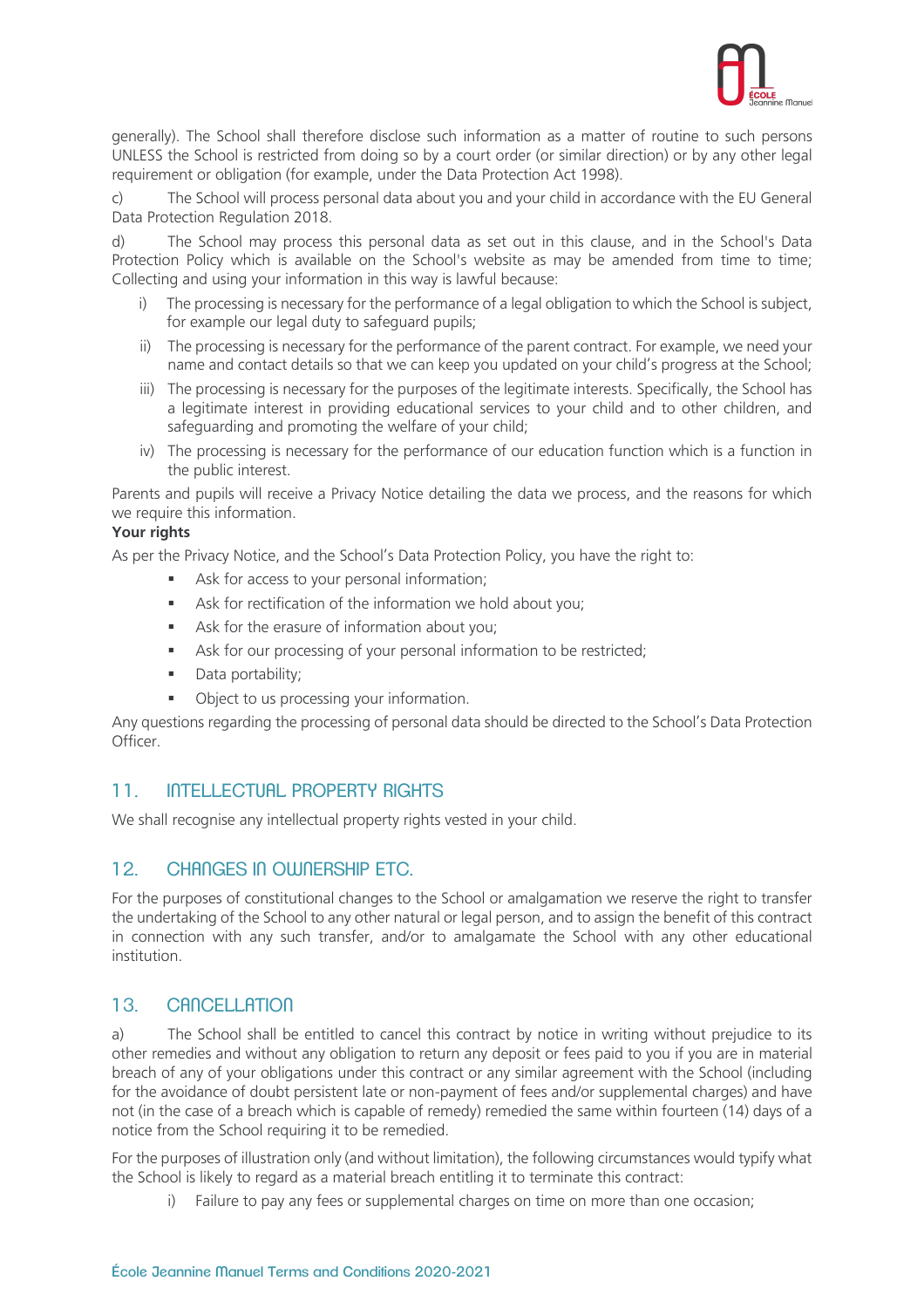

- ii) You (as opposed to your child) acting in such a way as to give the Head cause to require you to remove your child from the School under Clause 6(b)(i) of this contract;
- iii) Any other circumstance where your child is expelled from the School in accordance with the terms of this contract (including pursuant to the School Rules);
- iv) A serious misrepresentation of facts or circumstances or withholding of information about you and/or your child or that is relevant to the provision of education by the School to your child (such as misrepresenting at any point in time (and whether by act, omission or withholding of information on your part) that you and/or your child is legally entitled to enter, reside and/or study in the United Kingdom when in fact you/they are not); and
- v) Failure or refusal to complete and submit to the School a medical questionnaire in respect of your child.

b)

- i) The School may at any time cancel this contract forthwith by notice in writing (without prejudice to any of its other remedies) if you (or either of you): are unable, following our reasonable request, to demonstrate that you will be able to pay the fees and supplemental charges as they fall due under this contract; are otherwise unable to pay your debts as they fall due; are the subject of a bankruptcy petition or order; or enter into an individual voluntary arrangement.
- ii) You may at any time cancel this contract forthwith by notice in writing (without prejudice to any of your other remedies) if the School becomes insolvent or goes into liquidation or receivership or administrative receivership or is wound-up for any reason.
- c) For the avoidance of doubt, this contract shall end at the end of your child's schooling.

#### 14. FORCE MAJEURE (I.E. CIRCUMSTANCES BEYOND OUR CONTROL)

a) In this contract "force majeure" shall mean any cause beyond a party's reasonable control (including, by way of example and for the avoidance of doubt, acts of God, war, riot, civil commotion, compliance with any law or governmental order, rule, regulation or direction (including that of a local authority), accident, fire, flood, storm, pandemic or epidemic of any disease, terrorist attack, chemical or biological contamination).

b) In the event of a force majeure arising which prevents or delays the School's performance of any of its obligations under this contract, the School shall forthwith give you notice in writing specifying the nature and extent of the circumstances giving rise to the force majeure. Provided that the School has acted reasonably and prudently to prevent and/or minimise the effect of the force majeure, the School will have no liability in respect of the non-performance of such of its obligations as are prevented or delayed during the continuance of the force majeure. To the extent reasonably practicable in the circumstances the School shall endeavour during the continuance of the force majeure to provide educational services (including by providing appropriate educational services remotely).

c) If the School is prevented from performance of all of its obligations as a result of force majeure for a continuous period greater than six (6) months, the School shall notify you of the steps it plans to take to ensure performance of the contract after such period and you shall then, following receipt of such notice, be entitled to cancel this contract on written notice to the School and without giving a term's notice or paying fees in lieu of notice.

d) Subject to Clause 3(h), if your child is physically unable to attend (or is likely not to be physically able to attend) the School due to reasons caused by a force majeure you shall give the School notice in writing of such circumstances and the following provisions shall apply:

- i) You shall, in consultation and cooperation with the School, use all reasonable endeavours to mitigate the effect of the force majeure in order to continue to perform the obligations under this contract in any way that is reasonably practicable in the circumstances; and resume the performance of the obligations as soon as reasonably possible;
- ii) In circumstances where, following the efforts made and steps taken under (i) above, your child is not able to participate and benefit from any level of provision of education by the School then you shall not be liable for non-performance of your obligations (including the obligation to pay fees, pro-rated accordingly) during the continuance of the force majeure; and